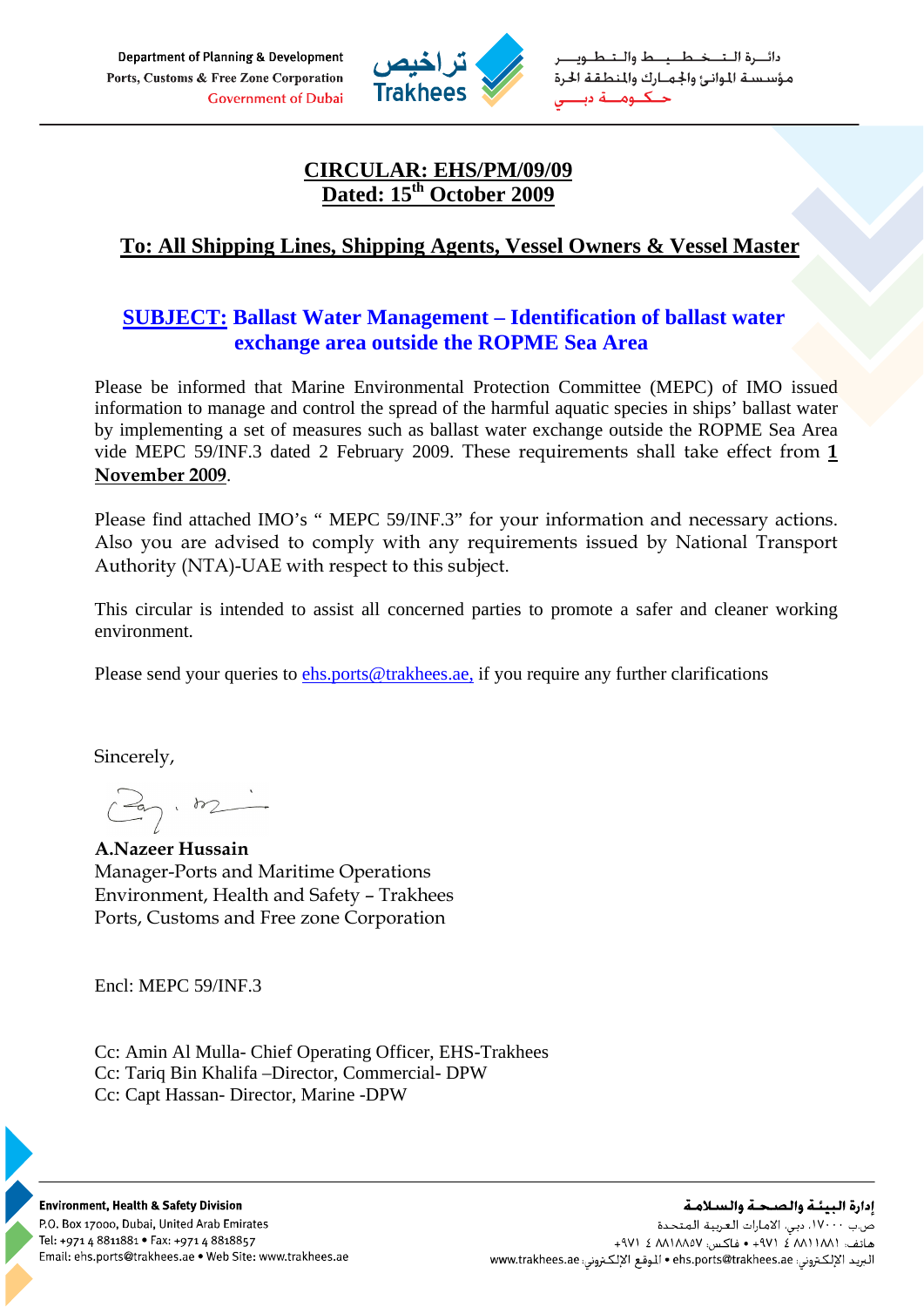

MARINE ENVIRONMENT PROTECTION **COMMITTEE** 59th session Agenda item 2

MEPC 59/INF.3 2 February 2009 ENGLISH ONLY

# **HARMFUL AQUATIC ORGANISMS IN BALLAST WATER**

## **Second Regional Steering Committee Meeting on Ballast Water Management – Identification of ballast water exchange area outside the ROPME Sea Area**

## **Submitted by ROPME/MEMAC**

| SUMMARY                     |                                                                                                                                                                                                                                                                                                                |
|-----------------------------|----------------------------------------------------------------------------------------------------------------------------------------------------------------------------------------------------------------------------------------------------------------------------------------------------------------|
| <i>Executive summary:</i>   | This document provides information on the Second ROPME<br>Sea Area Regional Steering Committee Meeting on Ballast<br>Management held in the Kingdom of Bahrain<br>Water<br>on 4 and 5 November 2008, in which the requirements of mandatory<br>ballast water exchange outside the ROPME Sea Area was discussed |
| <b>Strategic direction:</b> | 3.1                                                                                                                                                                                                                                                                                                            |
| <b>High-level action:</b>   | 3.1.1                                                                                                                                                                                                                                                                                                          |
| <b>Planned output:</b>      | 3.1.1.1                                                                                                                                                                                                                                                                                                        |
| Action to be taken:         | Paragraph 10                                                                                                                                                                                                                                                                                                   |
| <b>Related document:</b>    | MEPC 58/INF.4                                                                                                                                                                                                                                                                                                  |

#### **Background**

1 In continuation of the efforts for responding to the need for a regional approach to ballast water issue in the ROPME Sea Area (RSA), the Second Regional Steering Committee Meeting was convened in the Kingdom of Bahrain on 4 and 5 November 2008. This regional meeting discussed several aspects related to ballast water management in the ROPME Sea Area. Considering the semi-enclosed nature of the Persian Gulf, the sensitivity of the ecosystem to marine bio-invasions and the very large volume of ballast water being discharged into the sea, in April 2008, the ROPME Council decided to identify ballast water exchange area(s) outside the ROPME Sea Area as a matter of priority, to efficiently address the issue of harmful aquatic organisms in ships' ballast water and sediments. In light of the Ballast Water Management Convention and in accordance with the requirements of regulation B-4 of the this Convention, the Regional Steering Committee Meeting discussed this issue extensively and identified the need for ballast exchange outside the ROPME Sea Area and recommended that ballast water exchange, if any, should be conducted outside the ROPME Sea Area.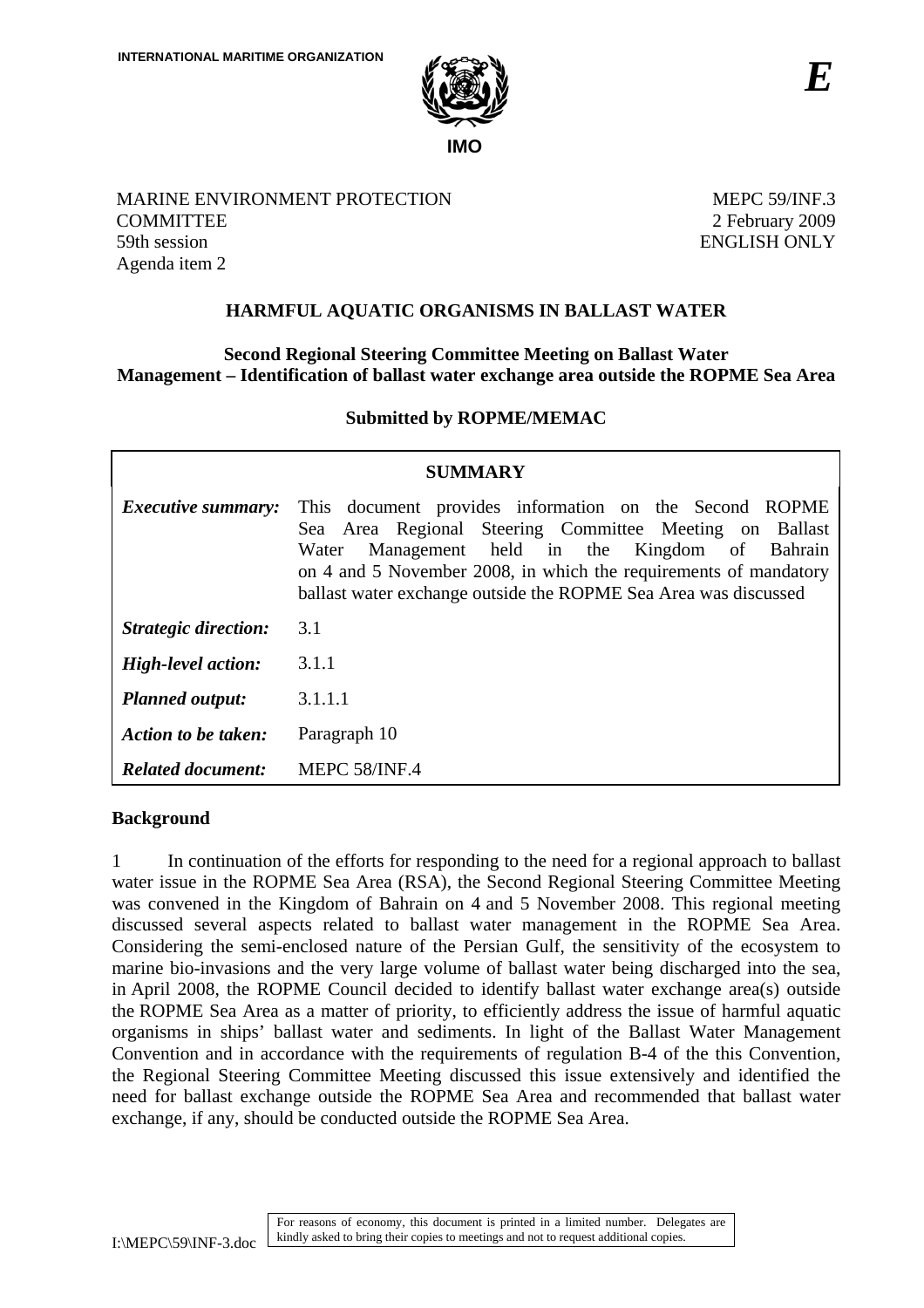### **Introduction**

2 In light of the Ballast Water Management Convention that replaced the voluntary guidelines and considering the specific provisions of the Convention, it is desired to take the necessary steps to mitigate the risk of introduction of unwanted species and also to harmonize National and Regional policies to address the issue of ballast water in the RSA. The ROPME Sea Area is the largest recipient of ships' ballast water. Annually, more than 45,000 vessels visit this area and discharge a large amount of ballast water. The RSA is a semi-enclosed water body with intensely hot summers and short cool winters, extensive air and water temperature fluctuation and relatively high salinity. It is also characterized by high turbidity and low exchange of water with open sea. Taking into account the environmental sensitivity of the RSA, the IMO resolution MEPC.168(56) recognized and designated the RSA as a "Special Area" as of 1 August 2008 for the purpose of Annexes I and V of MARPOL 73/78 Convention. Therefore, there is a need also to manage and control the spread of the harmful aquatic species in ships' ballast water by implementing a set of measures such as ballast water exchange outside the ROPME Sea Area.

### **Environmental conditions in the ROPME Sea Area (RSA)**

3 The RSA is one of the major oil and gas producing areas in the world, with more than 20,000 oil tankers visiting the region every year and steadily growing dry cargo transportation. A very significant amount of oil is spilled into the sea every year as a result of discharges from ships and the region's many offshore oil and gas platforms. Tanker and cargo vessel traffic generates a substantial amount of ballast water discharged in the RSA.

4 With a certain approximation, the RSA can be divided into three parts.

## *The Inner RSA*

5 This is the area from the Strait of Hormuz to the northern coast with a length of about 550 nautical miles and surrounded by high mountains on the Iranian side and low-lying land on the Arabian side. It is a shallow embayment having a mean depth of about 35 metres with a maximum depth of an average of 70 metres connecting to the Gulf of Oman and the Indian Ocean. The Strait of Hormuz is only 30 nautical miles wide at its narrowest point. The maximum width of the inner part of the region is about 150 nautical miles. It takes about three to five years to exchange the water in the inner RSA.

#### *The Middle RSA*

6 This area comprises of the Gulf of Oman and the east coast of the United Arab Emirates, which is a deep basin with depths exceeding 2,500 metres. It has free access to the Arabian Sea and the Indian Ocean.

#### *The Outer RSA*

7 This is the area extending from Ras Al-Hadd to the southwestern border of Oman. The area features well developed sandy shores with a large continental shelf to rocky highlands with a narrow continental shelf.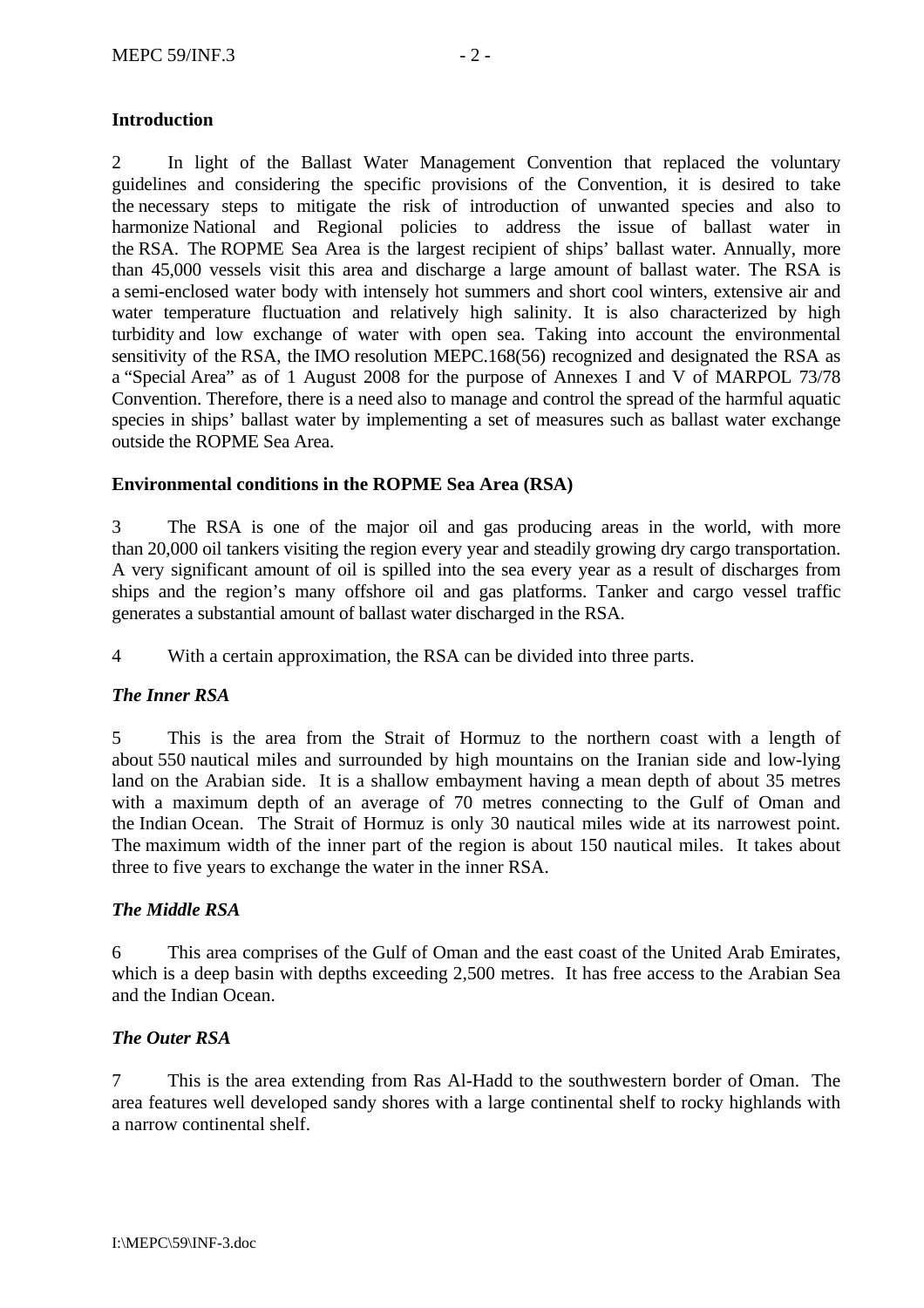#### **Outcome of the meeting**

8 As a conclusion of two days of extensive discussions, the Steering Committee Meeting recognized the need for the establishment of the mandatory ballast water management requirements to address the issue of harmful aquatic organisms and pathogens in ships' ballast water and sediments in line with the ROPME Council decisions in identifying ballast water management as the most appropriate way to improve the regional marine environment.

9 Taking into consideration the provisions of the regulation B-4 of the Ballast Water Management Convention, the Steering Committee decided as follows:

- .1 Vessels arriving from outside the ROPME Sea Area should undertake ballast water exchange en route in water over 200 nautical miles from the nearest land and in water at least 200 metres depth.
- .2 If this is not possible for safety reasons, then vessels should be expected to make minor deviations to areas within the 200 nautical miles limit that can be identified as discharge area, so long as such areas are more than 50 nautical miles from the nearest land in waters at least 200 metres depth.
- .3 If this is not achievable, then the ship shall provide the respective authority with the reason why she has not done so, and further ballast water management measures may be required, consistent with the Ballast Water Management Convention and other international laws.
- .4 These requirements shall take effect from 1 November 2009.

#### **Action requested of the Committee**

10 The Committee is invited to note the information contained in this document.

\*\*\*